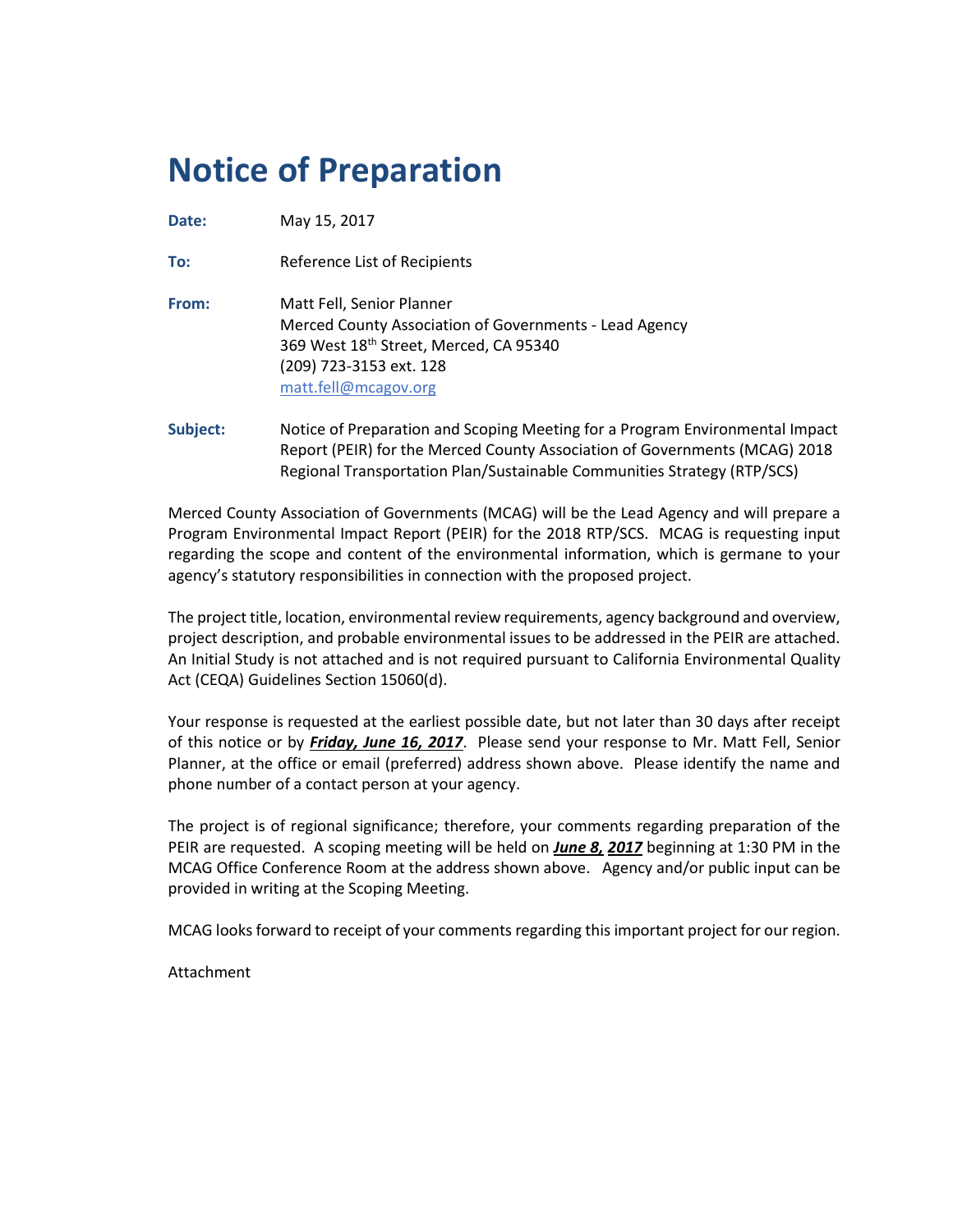## **Notice of Preparation & Scoping Meeting**

Program Environmental Impact Report Project Overview and Scope of Environmental Analysis 2018 Regional Transportation Plan & Sustainable Communities Strategy (RTP/SCS) May 15, 2017

## **Project Title**

Program Environmental Impact Report (PEIR) for the Merced County Association of Governments (MCAG) 2018 Regional Transportation Plan/Sustainable Communities Strategy (RTP/SCS).

## **Location**

Within the corporate limits of Merced County, California, including the six (6) incorporated cities (Atwater, Dos Palos, Gustine, Livingston, Los Banos, and Merced) and all unincorporated areas under the jurisdiction of the County of Merced (reference the attached map of Merced County identifying the area to be addressed by the PEIR and the RTP/SCS). Located at the northern end of the San Joaquin Valley in Central California, Merced County encompasses 1,971 square miles of land. The county is bounded by Stanislaus County to the north, Mariposa County to the east, Madera and Fresno counties to the south, and Santa Clara and San Benito counties to the west. The population in Merced County in 2010 was 255,793 according to the 2010 US Census. The California Department of Finance estimates that as of January 1, 2017 the population of Merced County was 274,665. Merced County is geographically the fifth largest county in the San Joaquin Valley region of California encompassing approximately 1,980 square miles.

## **CEQA Requirements**

The RTP/SCS PEIR will be prepared in accordance with the California Environmental Quality Act (CEQA) and State CEQA Guidelines. CEQA requires public agencies, such as MCAG, to consider the potential environmental impacts of the proposed 2018 RTP/SCS. The objectives of CEQA are to:

- $\checkmark$  Disclose to the MCAG Board and the public the potential environmental impacts of the proposed RTP/SCS
- ✓ Propose feasible alternatives or mitigation measures that avoid, eliminate, or reduce projectrelated environmental effects
- $\checkmark$  Describe the analytical process, which leads to MCAG's decision on the project
- $\checkmark$  Promote interagency coordination
- $\checkmark$  Provide a mechanism for increasing public participation in the planning process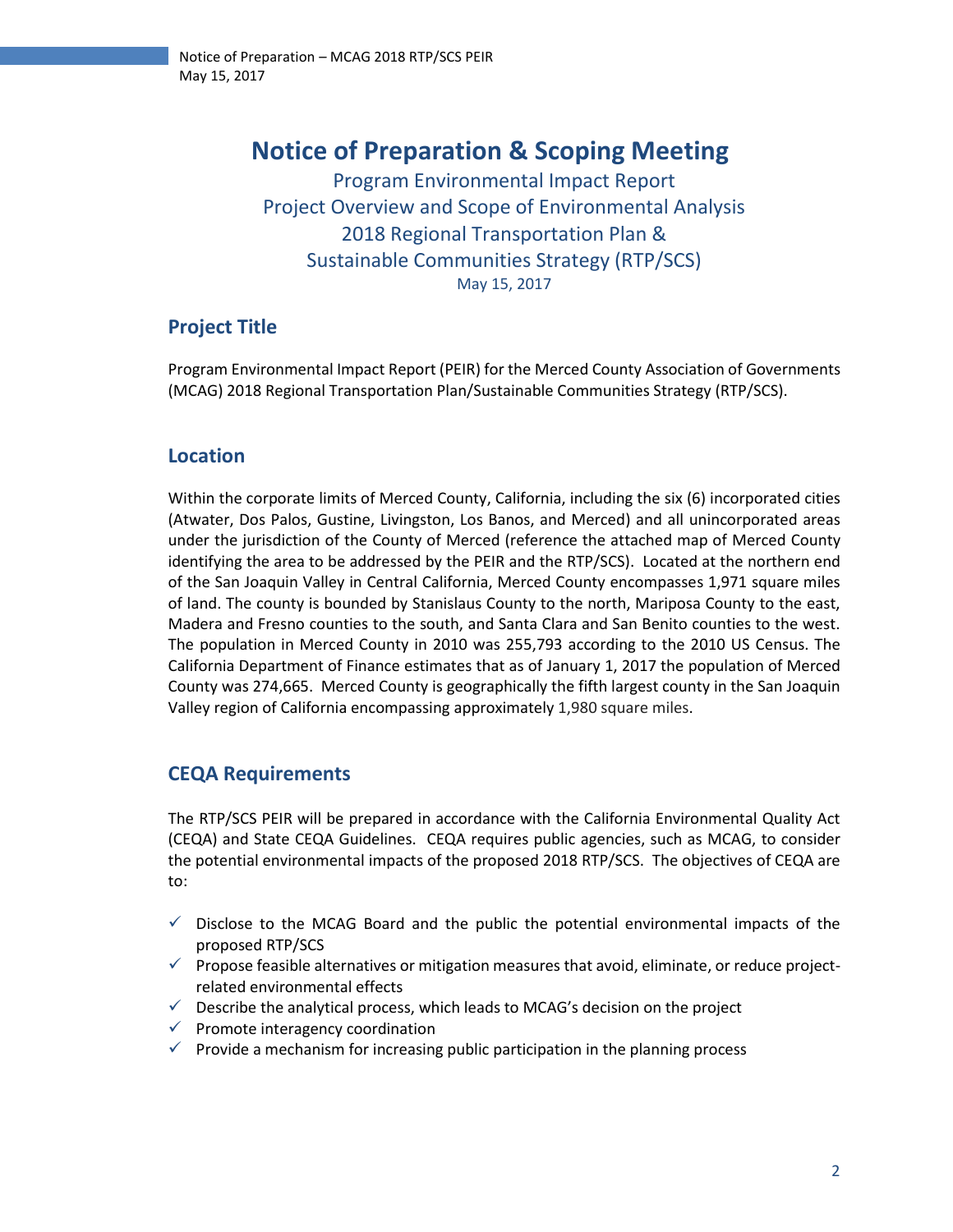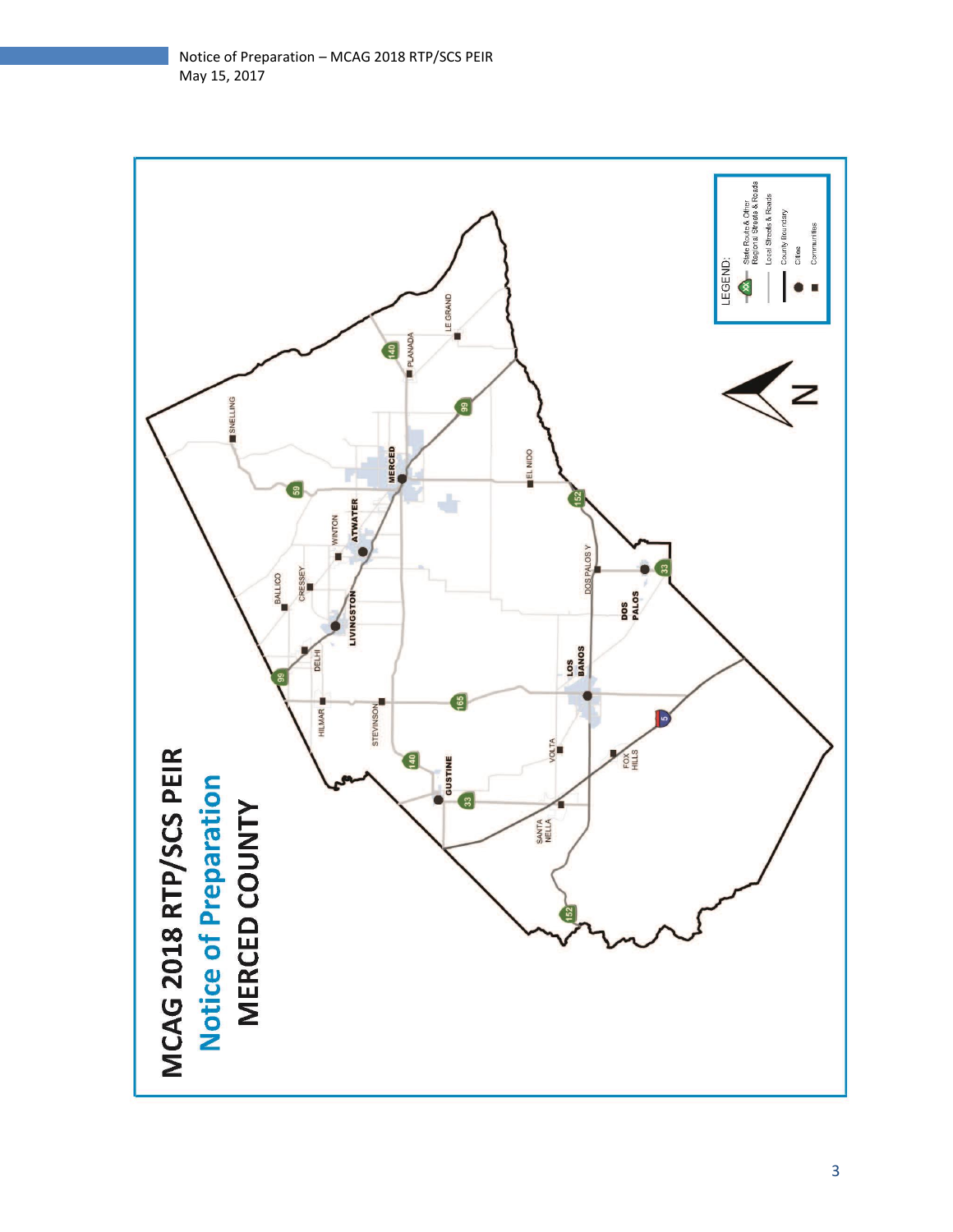The environmental document will be prepared as a "Programmatic" or "Program" EIR (PEIR), which is a type of first-tier document as defined in CEQA Guidelines Sections 15152 (Tiering) and 15168 (Program EIR). A Program EIR is prepared for an agency program or series of actions that can be characterized as one large project. Typically, such a project involves actions that are closely related geographically and are logical parts of a chain of contemplated events, rules, regulations, or plans that govern the conduct of a continuing program with generally similar environmental effects and mitigation measures. The RTP/SCS would be such a project.

It is noted that additional environmental analysis by local jurisdictions or other agencies of individual projects contained in the 2018 RTP/SCS may be required. The tiering concept is a multilevel approach to streamlining subsequent environmental reviews. This first-tier RTP/SCS PEIR will include an analysis of general matters (i.e., broad policies, the planned regional multi-modal transportation system and related impacts, and program-wide mitigation measures). Subsequent tiers prepared by local jurisdictions or other agencies (later EIRs and Negative Declarations) will include an analysis of narrower, subsequent projects by "incorporating by reference" the general discussions from the broader first-tier RTP/SCS PEIR. Second-tier environmental reviews will focus on the impacts of individual improvement projects that implement the RTP/SCS, related programs, and/or policy(ies).

## **Regional Planning Background and Overview**

MCAG is a voluntary association of local governments and is one of California's 38 regional transportation planning agencies (RTPAs). MCAG was created in 1967 through a Joint Powers Agreement (JPA) composed of elected officials of Merced County and its six (6) incorporated cities. In addition, MCAG is a designated Metropolitan Planning Organization (MPO), which qualifies it for Federal transportation funding as identified in Title 23 U.S.C. Section 134 and Title 23 Code of Federal Regulations (CFR) Part 450.300. MPOs are federally designated while the State designated RTPAs are described under California Government Code Section 29532 et seq. MCAG is both an MPO and an RTPA.

As part of the regional transportation planning process, MCAG studies potential transportation improvements, forecasts future conditions and needs, and pools the planning resources and expertise of its member agencies to facilitate development of a shared strategic vision for transportation and development in the region. These responsibilities enable MCAG to fulfill federal and State planning requirements and maintain the eligibility of the Merced region for federal and State funding for transportation planning and improvements.

According to the 2017 California Regional Transportation Planning Guidelines, prepared by the California Transportation Commission (CTC), MCAG is required to adopt and submit an updated RTP to the CTC and the California Department of Transportation (Caltrans) every four (4) years. The 2018 RTP is a planning document to be developed by MCAG in cooperation with the Federal Highway Administration (FHWA), Federal Transit Administration (FTA), Caltrans and other stakeholders, including transportation system users. Following the passage of *Assembly Bill 32 (AB 32)* **–** *The California Global Warming Solutions Act of 2006***,** which specifies that by the year 2020, greenhouse gas (GHG) emissions within the State must be at 1990 levels, *Senate Bill 375 (SB 375) – The Sustainable Communities and Climate Protection Act of 2008* was signed into law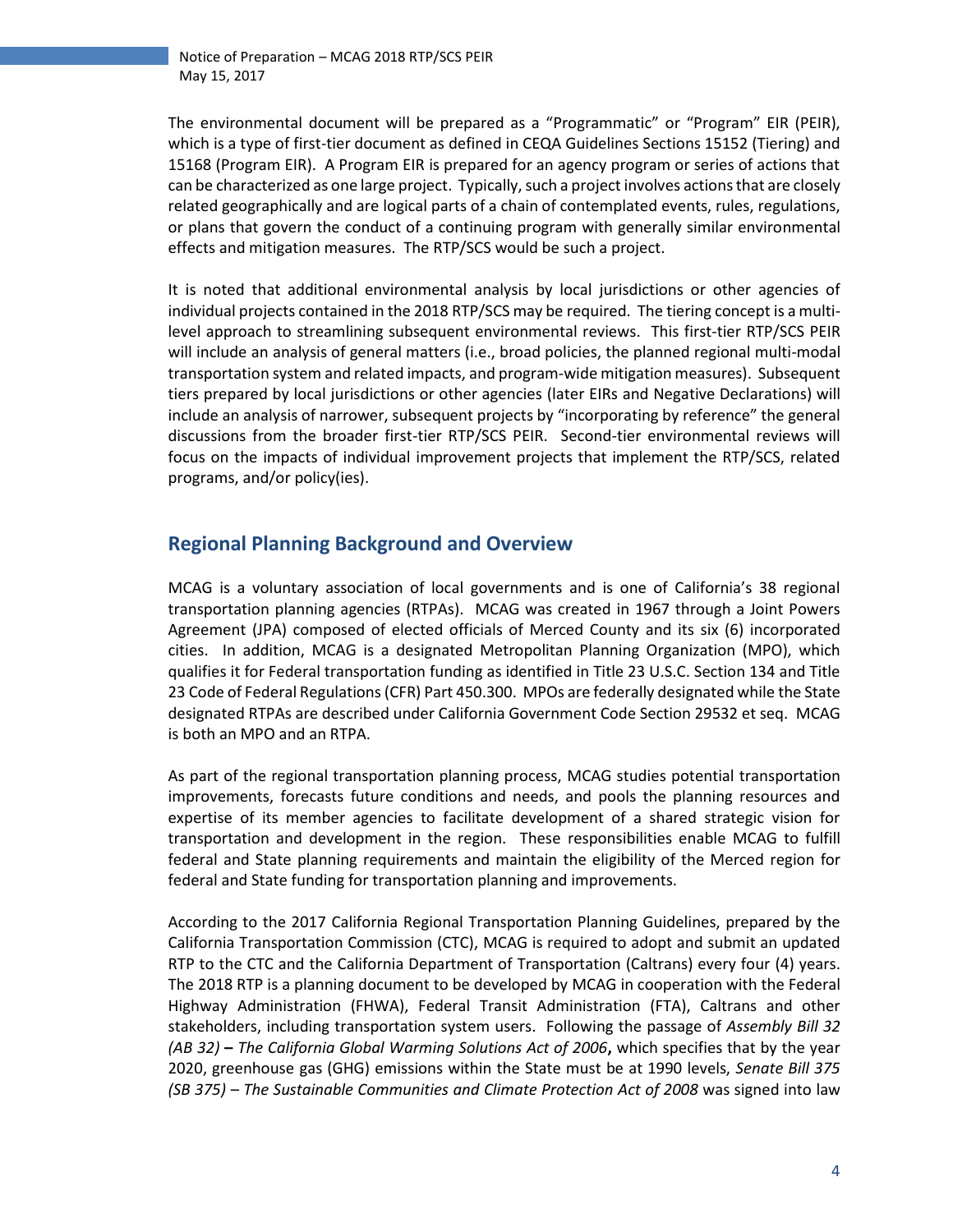as the framework for achieving greenhouse gas emissions reductions from land use and transportation planning.

SB 375 includes four (4) primary findings related to the RTP/SCS development process:

- $\checkmark$  That the California Air Resource Board (ARB) develop regional GHG emission reduction targets for cars and light trucks for each of the 18 MPOs in California, including MCAG
- $\checkmark$  That MCAG, during the next RTP update, is required to prepare an SCS that specifies how the GHG emissions reduction target set by ARB will be achieved. If the target cannot be met through the SCS, then an Alternative Planning Strategy (APS) shall be prepared by MCAG
- $\checkmark$  Streamlines CEQA requirements for specific residential and mixed-use developments that are consistent with the Merced County SCS or APS (as determined by ARB) to achieve the regional GHG emissions reduction target
- $\checkmark$  Requires that MCAG conduct the Regional Housing Needs Assessment (RHNA) process consistent with the RTP/SCS process and that the RHNA allocations be consistent with the development pattern in the SCS

## **Project Description**

The project, as defined pursuant to Public Resources Code, Section 21065, is the preparation of the 2018 RTP/SCS. MCAG is in the process of preparing the RTP/SCS as required by Section 65080 et seq., of Chapter 2.5 of the California Government Code, federal guidelines pursuant to new requirements established in the federal surface transportation reauthorization, "Moving Ahead for Progress in the 21<sup>st</sup> Century" (MAP-21) and the Fixing America's Surface Transportation (FAST) Acts, Transportation Conformity for the Air Quality Attainment Plan per 40 CFR Part 51 and 40 CFR Part 93, and requirements set forth in *Assembly Bill 32, The California Global Warming Solutions Act of 2006,* and *Senate Bill 375 The Sustainable Communities and Climate Protection Act of 2008***.** Finally, the California Transportation Commission (CTC) has prepared guidelines (most recently adopted by the CTC on January 18, 2017) to assist in the preparation of the RTP/SCS.

The last comprehensive EIR on the RTP/SCS was completed in September 2014, which addressed transportation improvement projects, programs, and funding sources. The 2014 RTP/SCS was subsequently amended in May 2016 to reflect:

- $\checkmark$  Changes to the future land use assumptions to reflect a more compact growth pattern (Scenario "C")
- $\checkmark$  Revenues from Cap & Trade programs that were not previously assumed
- $\checkmark$  Additional policies with the goal of increasing compact growth, public transit, and alternative transportation modes
- $\checkmark$  Achievement of the greenhouse gas emission reduction target set by the state

The 2018 RTP/SCS will address all transportation modes including motor vehicles, transit (commuter and local), rail (commuter and interregional), goods movement (rail freight and trucking), bicycle and pedestrian facilities, aviation systems, and transportation systems management (TSM) programs and projects considering the horizon year of 2042. In addition, the 2018 RTP/SCS will: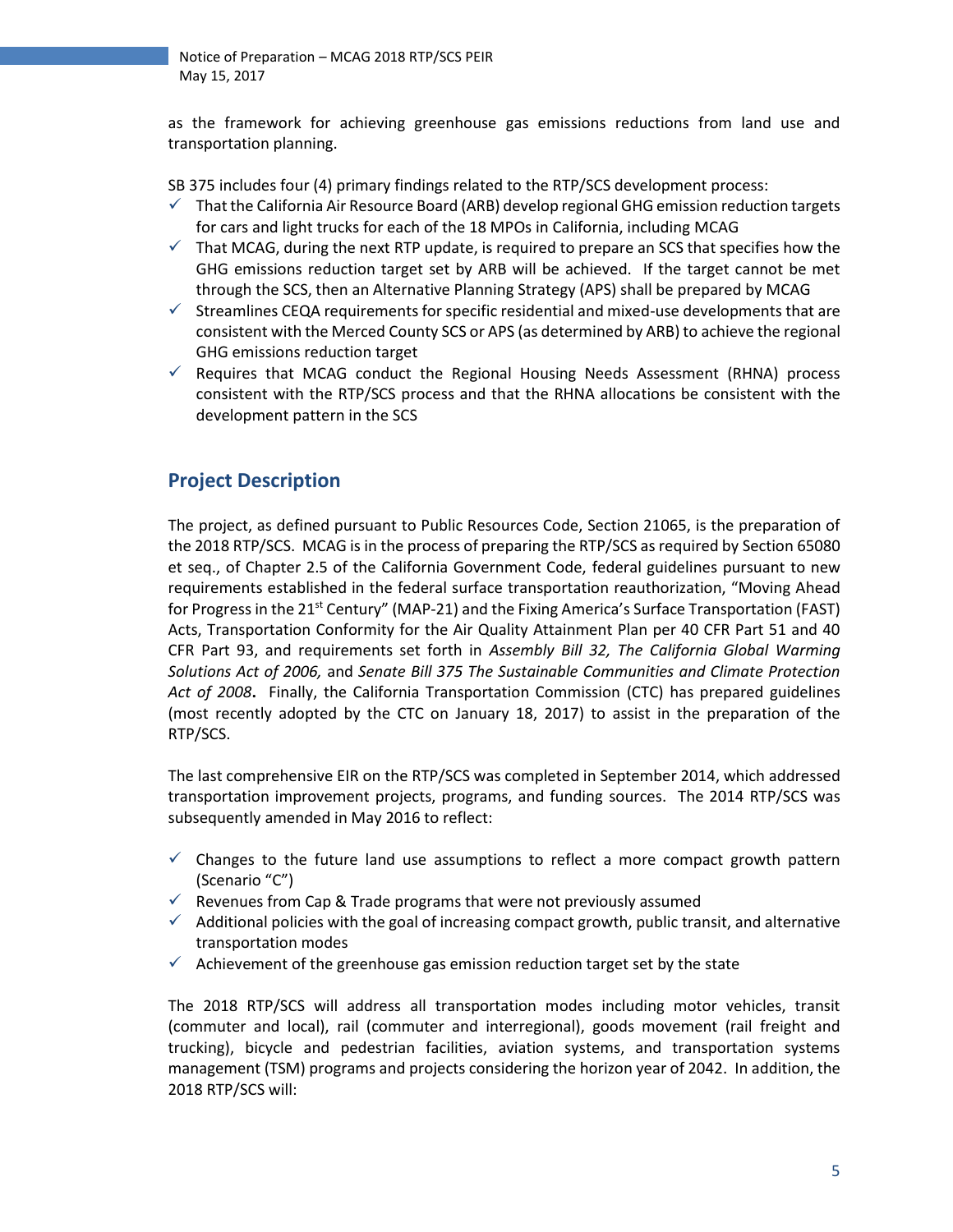- $\checkmark$  Identify the region's transportation goals, objectives, and policies
- $\checkmark$  Include the SCS, which demonstrates how the region will meet its GHG reduction targets (currently being discussed by the California Air Resources Board and the eight (8) San Joaquin Valley Regional Transportation Planning Agencies) through integrated land use, and housing and transportation planning. *Once adopted by MCAG, the SCS becomes an integral part of the RTP*
- $\checkmark$  Set forth an action plan of projects and programs to address the needs consistent with the Policy Element such as:
	- Provide a good system of roads that are well maintained, safe, efficient and meet the transportation demands of people and freight
	- Provide a transit system that is a viable choice
	- Support full-time employment with livable wages i.e. support job creation & economic vitality
	- Preserve productive agricultural land/maintain strong agricultural economy and the quality of life that goes with it
	- Support orderly and planned growth that enhances the integration and connectivity of various modes of transportation
	- Support clean air and water and avoid, minimize or mitigate negative impacts to the environment
	- Identify and allocate funding and resources for building, operating and maintaining the existing and future regional transportation system and ensure that transportation investments are cost-effective
- $\checkmark$  Assess current modes of transportation
- ✓ Predict future transportation needs
- $\checkmark$  Propose solutions to current and future transportation problems
- $\checkmark$  Detail the financial resources needed to implement the RTP/SCS
- $\checkmark$  Be consistent with related plans and activities
- $\checkmark$  Involve the public
- $\checkmark$  Coordinate with other government agencies
- $\checkmark$  Provide enough detail on proposed projects to assist with the:
	- Development of capital improvement programs
	- Identification of a transportation project's purpose and need
	- Environmentally review transportation projects
	- Estimate emission impacts of transportation projects for air quality conformity
	- Decisions related to land use development and growth

Specifically, the RTP/SCS will include the following sections, which may be reorganized or modified:

#### Chapter 1: INTRODUCTION including:

- What is the RTP?
- Who prepares the RTP?
- RTP Purpose
- Public Involvement
- Interagency Consultation
- Regulatory Requirements
- Governmental Framework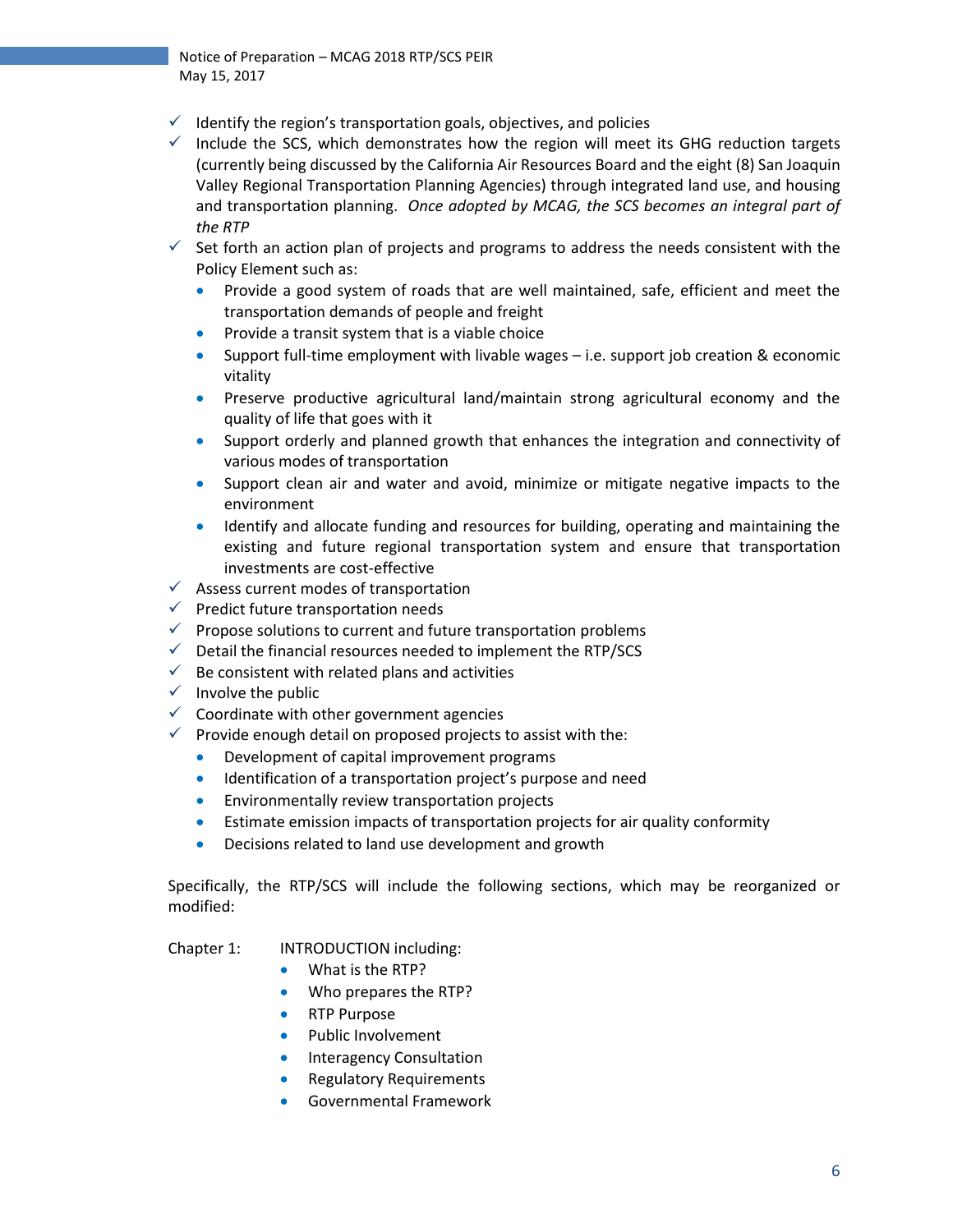Notice of Preparation – MCAG 2018 RTP/SCS PEIR May 15, 2017

- Chapter 2: MERCED COUNTY including:
	- Physical Setting
	- **Demographics**

#### Chapter 3: VISION including:

- Themes
- Goals and Policies

#### Chapter 4: FUNDING including:

- Recent Changes
- Sources of Funding
- Potential New Sources of Funding
- Estimated Revenues
- Summary of Transportation Revenue Outlook by Mode, to 2042

#### Chapter 5: TRANSPORTATION MODES & ACTION including:

- Regional Road System
- Highways, Streets, and Roads
- Transit (BUS)
- **Other Transit Providers**
- Passenger Rail
- Goods Movement
- Aviation
- Active Transportation (Bicycle & Pedestrian)
- Intelligent Transportation Systems
- Transportation System Management (TSM)
- Transportation Demand Management (TDM)

#### Chapter 6: SCENARIOS (Sustainable Communities Strategy) including:

- Senate Bill 375
- SCS Scenario Development Process
- Scenario Description
- Funding, Policies, Actions

#### Appendices

- A: San Joaquin Valley (SJV) Demographic Forecasts
- B: SJV Regional Overview
- C: MCAG Public Participation Plan
- D: MCAG RTP Outreach Strategy
- E: Valleywide SCS Public Outreach Strategy
- F: Public Outreach Summary
- G: Scenario Planning with Envision Tomorrow
- H: Air Resources Board Methodology
- I: RTP Checklist
- J: Federal Transportation Improvement Program (FTIP) Projects
- K: SJV Interregional Goods Movement Plan
- L: Comments Received
- M: Environmental Justice Analysis
- N: APS Committee Materials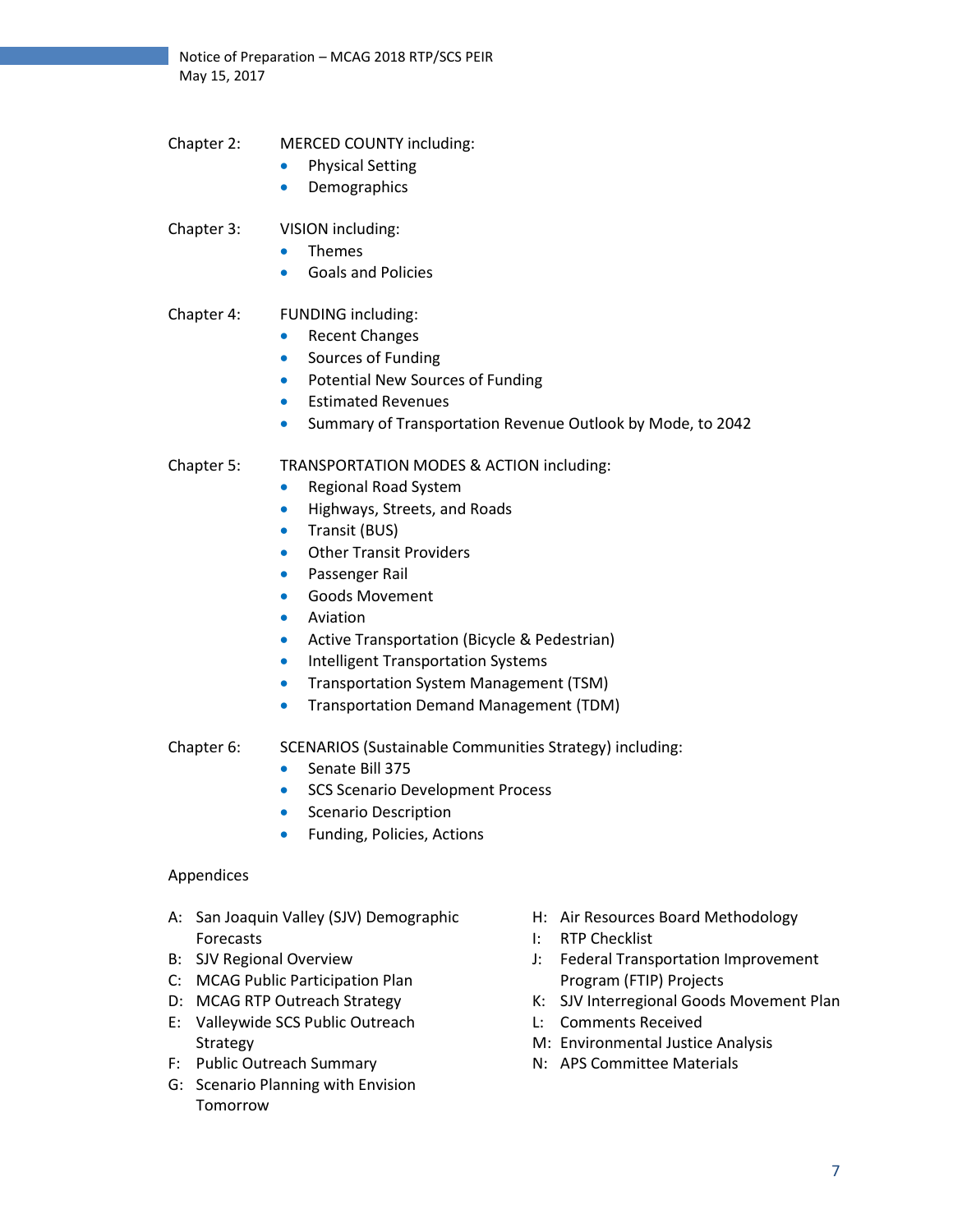## **Preliminary 2018 RTP Project Alternatives & SCS Alternative Scenarios**

The following preliminary project alternatives will be addressed in the 2018 RTP/SCS PEIR or revised depending upon local agency and public outreach and input:

- ✓ No Project
- ✓ Programmed Projects Plus the Preferred SCS Scenario
- $\checkmark$  Alternative SCS Scenario(s)

## **CEQA Streamlining (SB 375 and SB 226)**

SB 375 and newly enacted SB 226 provide "exemptions" for certain types of projects from CEQA review or projects may qualify for streamlined review if they conform to the regional SCS or the APS (if applicable). Projects qualify for streamlined CEQA review even if they conflict with local plans following adoption of the SCS.

## **Environmental Issues to be Addressed in the PEIR**

The programs and projects to be included in the 2018 RTP/SCS will be analyzed through development of the PEIR. This will allow MCAG to analyze the regional or general impacts of the programs and projects. A more detailed or project level environmental assessment (if required) of the various projects included in the RTP/SCS will be conducted by the various responsible agencies including Caltrans, Merced County, and the cities within the Merced region before the projects are approved for construction and implementation.

Potential environmental impacts that could result from the Project include project impacts to:

- ✓ Aesthetics
- ✓ Agricultural & Forestry Resources
- ✓ Air Quality
- ✓ Biotic Resources
- ✓ Climate Change/Greenhouse Gases
- ✓ Cultural Resources & Tribal Cultural Resources
- $\checkmark$  Energy & Energy Conservation
- ✓ Geology/Soils/Minerals
- ✓ Hazardous Materials
- ✓ Hydrology & Water Resources
- $\checkmark$  Land Use & Planning
- ✓ Noise
- ✓ Population, Housing & Employment
- ✓ Public Utilities, Other Utilities, & Services
- ✓ Social & Economic Effects
- ✓ Transportation/Traffic